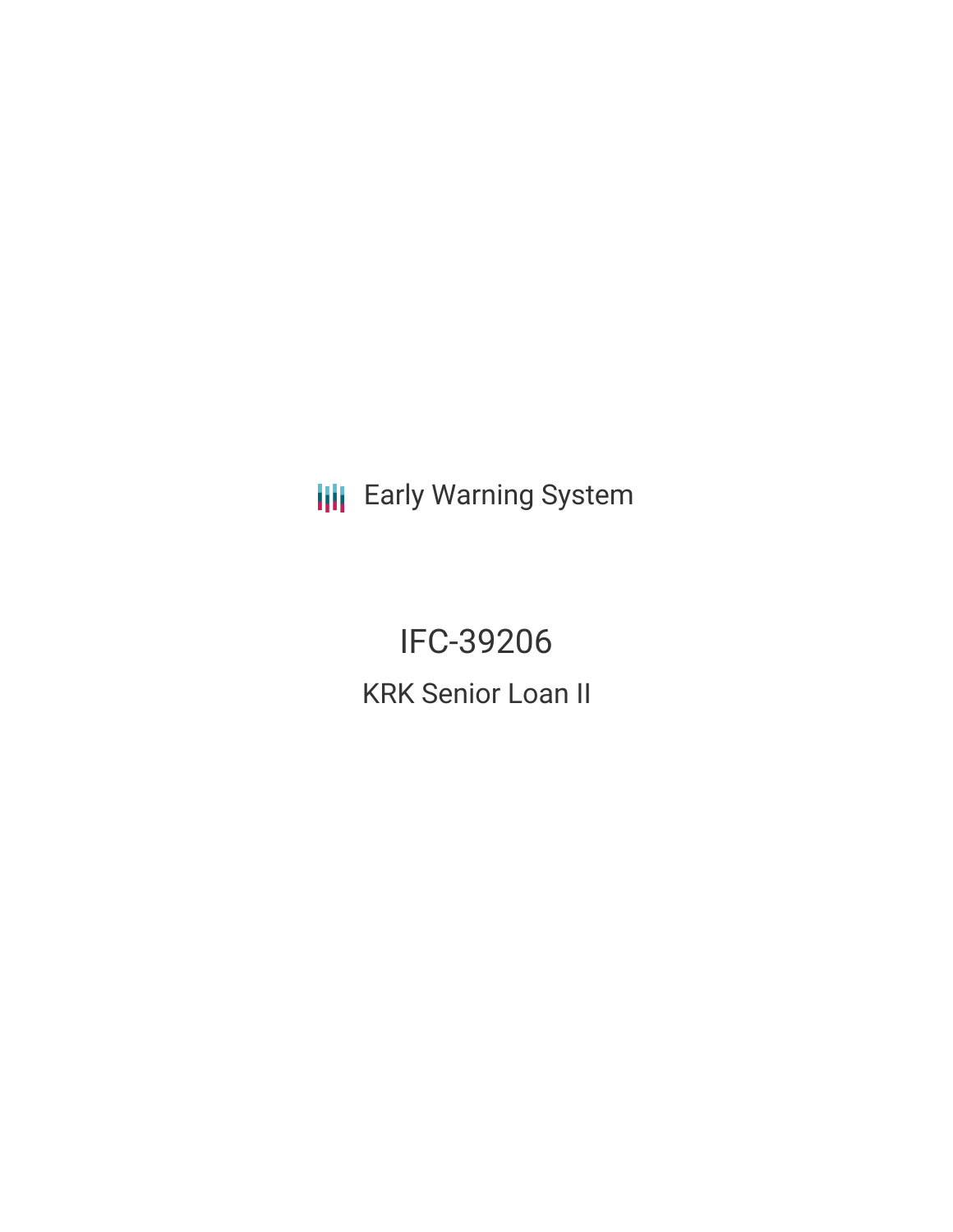# **Quick Facts**

| <b>Countries</b>               | Kosovo                                  |
|--------------------------------|-----------------------------------------|
| <b>Financial Institutions</b>  | International Finance Corporation (IFC) |
| <b>Status</b>                  | Approved                                |
| <b>Bank Risk Rating</b>        | FI                                      |
| <b>Voting Date</b>             | 2018-03-30                              |
| <b>Borrower</b>                | Kreditimi Rural I Kosoves LLC           |
| <b>Sectors</b>                 | Finance                                 |
| <b>Investment Type(s)</b>      | Loan                                    |
| <b>Investment Amount (USD)</b> | \$4.24 million                          |
| <b>Loan Amount (USD)</b>       | \$4.24 million                          |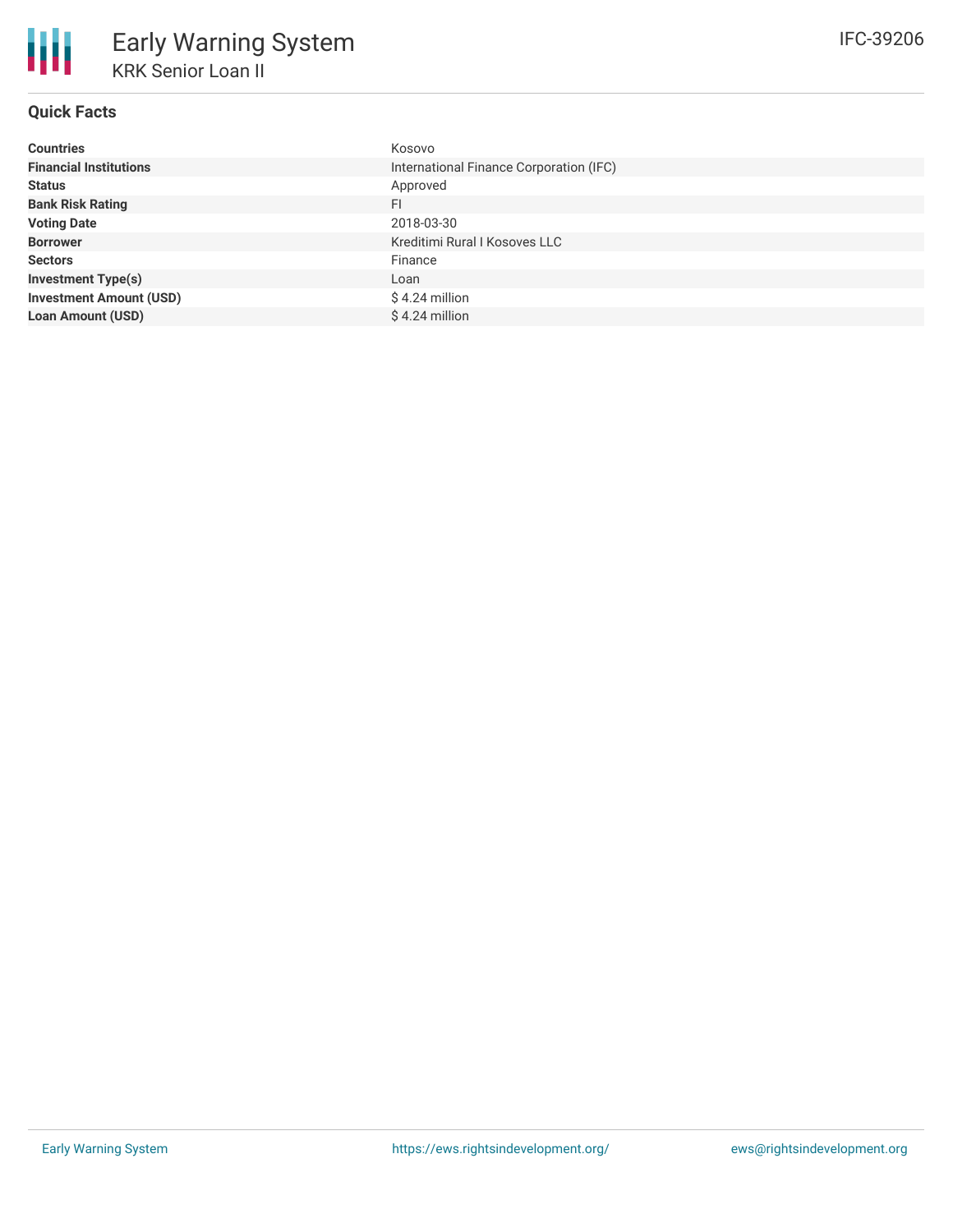# **Project Description**

According to IFC website, the project consists of a senior loan of up to EUR4 million, to Kreditimi Rural i Kosoves (KRK) for onlending to individual, micro and small enterprises (MSEs) in Kosovo. KRK is an IFC investment client since August 2015 when IFC committed a senior loan of EUR1.5 million. The Company is a leading lender to micro and small enterprises in Kosovo with a special focus to agriculture and agriprocessing (with close to 50% of the loans and 60% of the clients). By continuing engagement with KRK the project seeks to further build a solid platform to expand financing to individuals and entrepreneurs in rural and sub-urban areas, typically underserved by traditional commercial banks. The expected development impacts of the project are:

1. Stimulate access to financing to individuals, micro and small enterprises as a key contributor to country's economy

2. Create job opportunities for entrepreneurs and individuals in the rural area, including women, with direct impact to poverty reduction

3. Serve as demonstration effect to other MFIs in introducing best practices in insurance, environment and social systems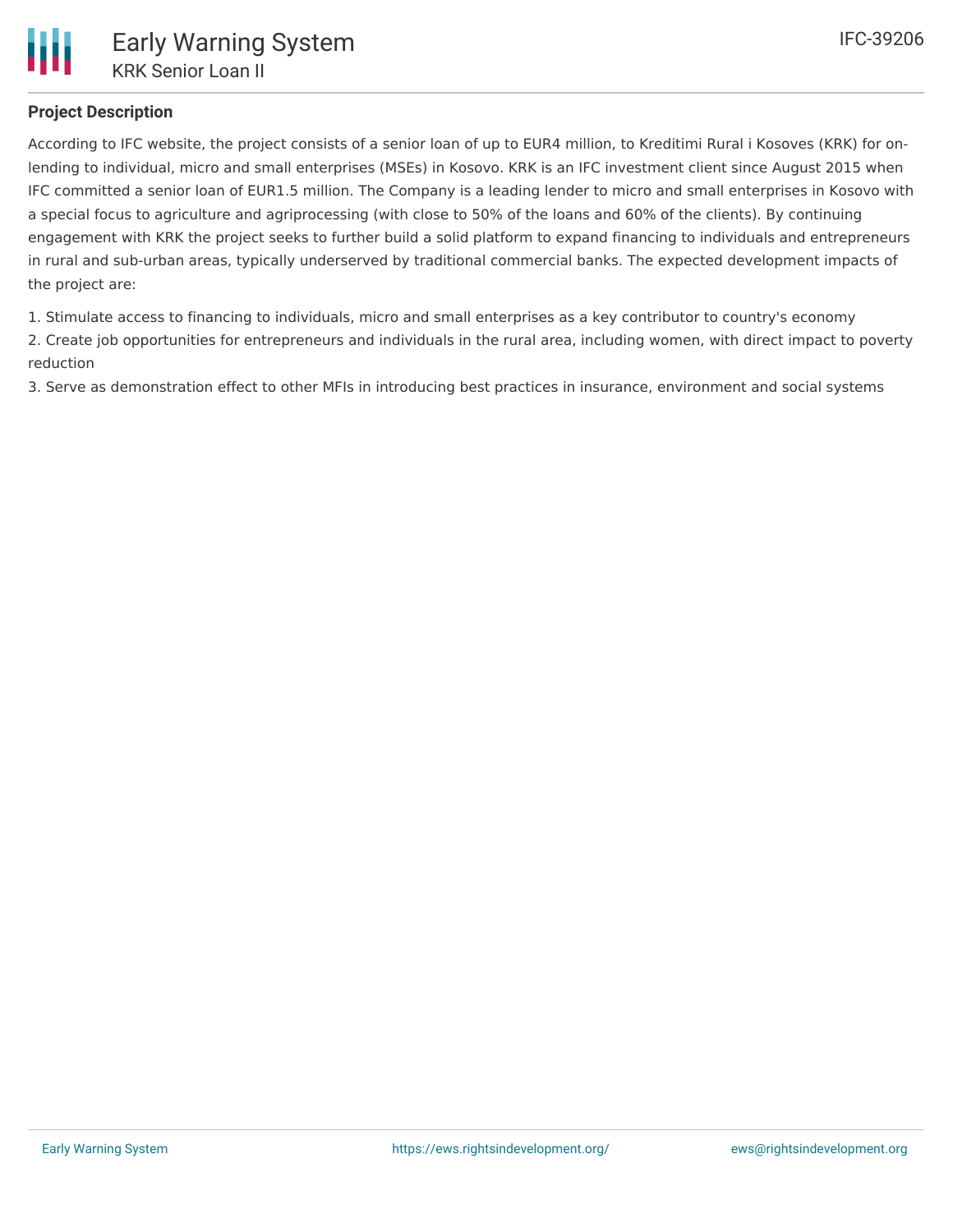## **Investment Description**

• International Finance Corporation (IFC)

Kreditimi Rural i Kosoves (KRK), formerly known as the Rural Finance Project of Kosovo, is a microfinance institution that aims to assist farmers, rural and semi urban micro-entrepreneurs in restoring and developing production capacity and establishing a sustainable, community-based rural credit scheme. Rural Finance Project of Kosovo was established in the year 2000, as an NGO credit fund licensed by the Central Bank of Kosovo. In 2004, KRK was transformed to a Limited Liability Company. Current shareholding of the company include: The European Fund for Southeast Europe (EFSE) - 42.2%; Nederlandse Financierings-Maatschappijvoor Ontwikkelingslanden NV (FMO) - 29.3%; Crédit Coopératif - 11.2%; and SIDI, (Solidarité Internationale pour le Développement et l'Investissement) - 17.4%.

#### **Financial Intermediary**

Financial Intermediary: A commercial bank or financial institution that receives funds from a development bank. A financial intermediary then lends these funds to their clients (private actors) in the form of loans, bonds, guarantees and equity shares. Financial intermediaries include insurance, pension and equity funds. The direct financial relationship is between the development bank and the financial intermediary.

• [Kreditimi](file:///actor/1243/) Rural i Kosoves (Financial Intermediary)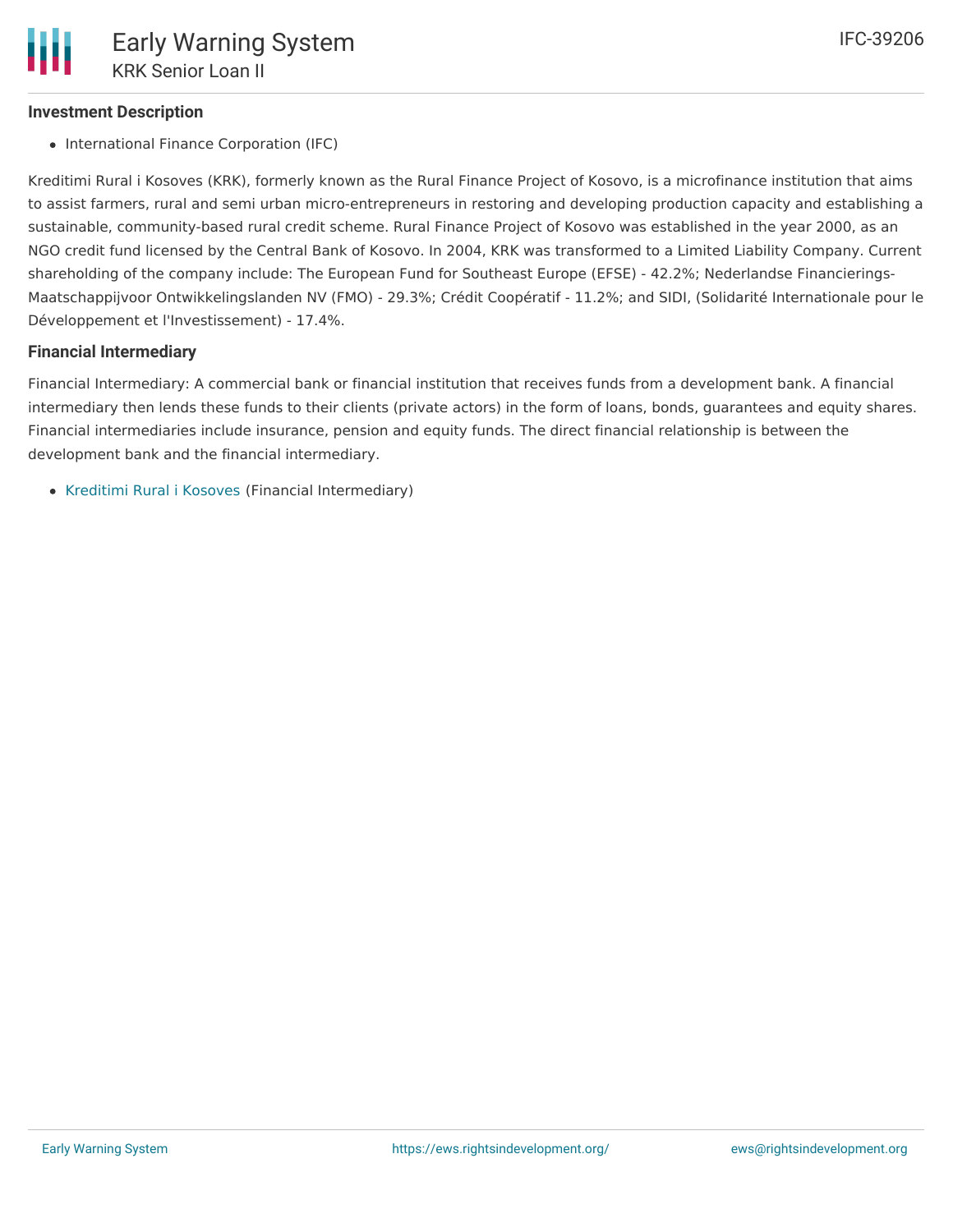

## **Private Actors Description**

Kreditimi Rural i Kosoves (KRK), formerly known as the Rural Finance Project of Kosovo, is a microfinance institution that aims to entrepreneurs in restoring and developing production capacity and establishing a sustainable, community-

based rural credit scheme. Rural Finance Project of Kosovo was established in the year 2000, as an NGO credit fund licensed by Maatschappijvoor Ontwikkelingslanden NV (FMO) - 29.3%; Crédit Coopératif - 11.2%; and SIDI, (Solidarité Internationale pour le